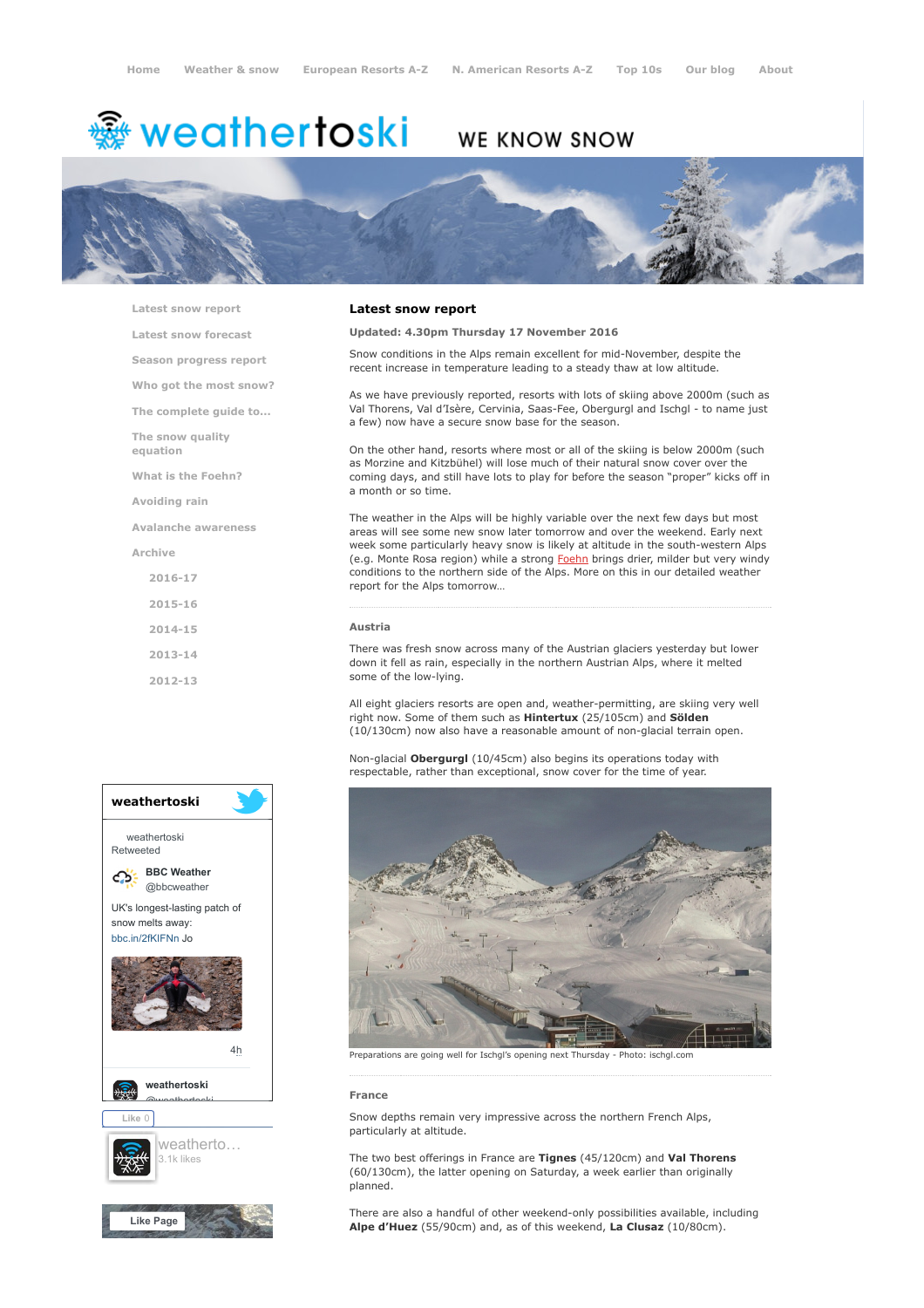Follow me on: **Furibl** 

Tweet this page







### Contact us...

Got a burning question about weather or snow conditions in the Alps? [Contact us](https://www.weathertoski.co.uk/about-1/contact-us/) and we'll do our best to answer it...

#### E: [info@weathertoski.co.uk](mailto:fraser@weathertoski.co.uk)

T: +44 (0)20 3151 3154



Plenty of snow still in Tignes, even at resort level - 17 November 2016 - Photo: tignes.net

#### Italy

The deepest snow in Italy is at altitude in the north-western Alps. Indeed, Cervinia (50/190cm) remains the best bet in Italy, with top to bottom snow cover and skiing possible down to resort level as of this weekend.

Other more limited options include Val Senales (10/90cm), Solda (10/60cm) and, at weekends, only Madonna di Campiglio (depths not available).



Good early snow up top in Madonna di Campiglio, which will open for the first time this weekend - 17 November 2016 - Photo: funiviocampiglio.it

#### Switzerland

Snow conditions remain excellent in Switzerland, particularly at altitude and in the west where snow depths are exceptional for mid-November.

Zermatt (20/150cm) and Saas-Fee (40/135cm) are still the best options in Switzerland, though there are plenty more limited possibilities. Some of these are still only open at weekends, like **Verbier** (25/125cm) and **Crans Montana** (60/130cm), while others like Glacier 3000 (0/115cm) are open daily.

Andermatt is another high profile name joining the action this Saturday.



Looking good for mid-November in Verbier - 17 November 2016 - Photo: verbier.ne

## Rest of Europe

A handful of Scandinavian ski resorts are open in a limited capacity, otherwise there is very little skiing possible in Europe outside the Alps right now.

Norway's Geilo has two lifts operating and an 80cm upper base, while Finland's Ruka has five lifts running and a 30cm upper base.